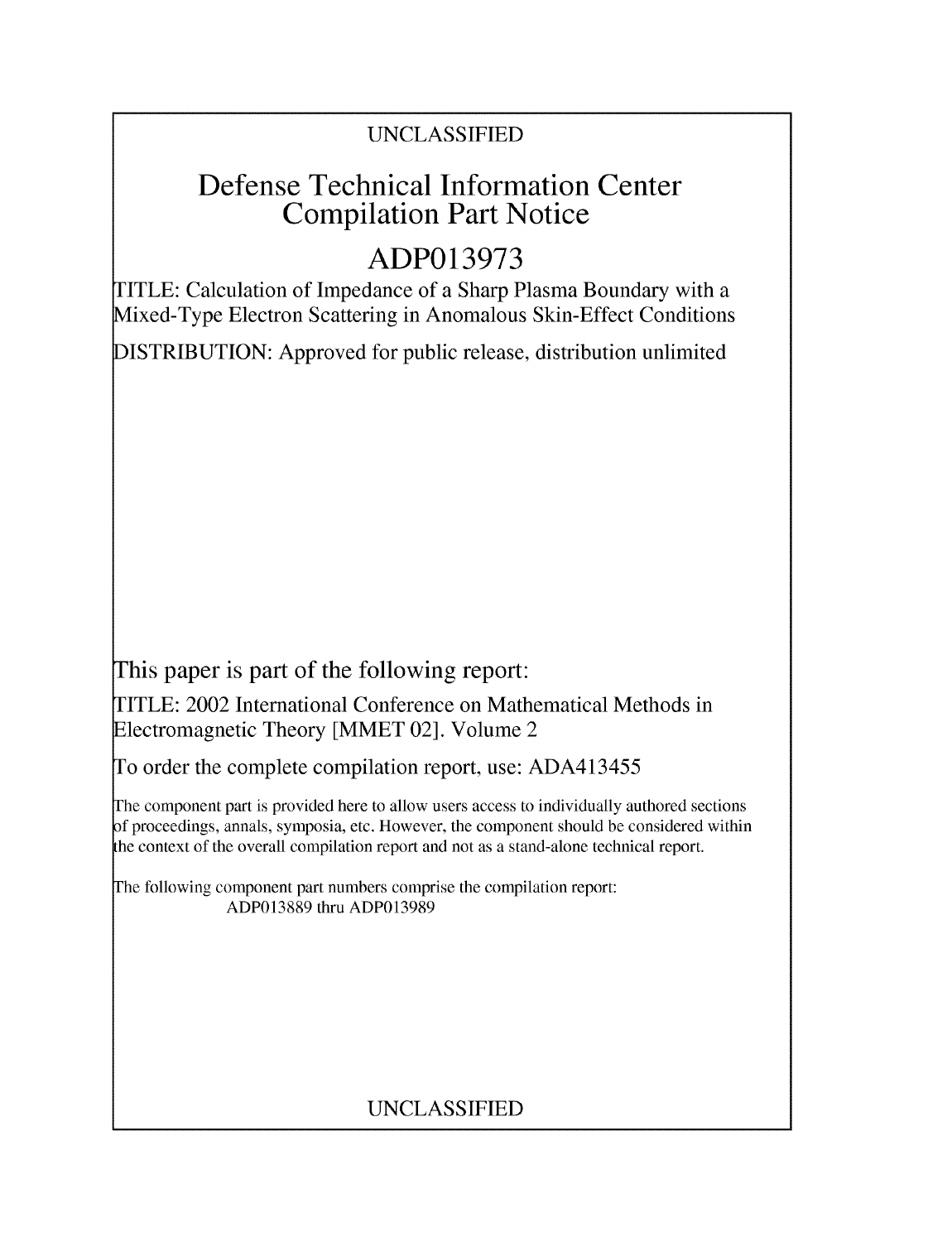### **CALCULATION** OF **IMPEDANCE** OF **A** SHARP **PLASMA** BOUNDARY WITH **A** MIXED-TYPE **ELECTRON SCATTERING IN ANOMALOUS SKIN-EFFECT CONDITIONS**

V.I.Miroshnichenko<sup>1</sup>, V.M.Ostroushko<sup>2</sup>

<sup>1</sup>Institute of Applied Physics NASU, ul. Petropavlivska 58, Sumy 40030, Ukraine<br><sup>2</sup>National Scientific Center "Kharkov Institute of Physics and Technology"<br>ul. Academichna 1, Kharkov 61108, Ukraine. E-mail: ostroushko-v@

Some aspects of calculation of impedance change caused by oblique incidence of electromagnetic wave on a sharp plasma boundary with mixed-type electron scattering in anomalous skin effect (ASE) conditions are considered. Though the corresponding Riemann-Hilbert boundary problem can be reduced [1] to the integral equations of the Fredholm type, formal limit transition to extreme ASE causes kernels singularity. The transformation of the equations to ones with bounded kernels is made by means of partial inversion of the integral operator.

An oblique electromagnetic wave reflection from a sharp plasma boundary with a mixed-type electron scattering can be described with the functions  $\Psi_{\lambda}(k_z)$  and  $\Psi_{\tau}(k_z)$ , the linear combinations of the Fourier transforms of electric field components in plasma domain ( $z>0$ ). They should be analytical in the half-plane Im( $k_z$ )  $\leq 0$ , together with the functions  $\Phi_{\lambda}(-k_z)$  and  $\Phi_{\tau}(-k_z)$ , and should meet two functional equations [2],

$$
[1-\Omega^{2}q_{\lambda}(\beta k_{xz})][\Psi_{\lambda}(k_{z})+p\Psi_{\lambda}(-k_{z})]=\Phi_{\lambda}(k_{z}),[1-k_{xz}^{2}-\Omega^{2}q_{\tau}(\beta k_{xz})][\Psi_{\tau}(k_{z})-p\Psi_{\tau}(-k_{z})]=\Phi_{\tau}(k_{z}),
$$
\n(1)

and the equalities  $\Psi_{\lambda}(\pm i k_{x})=\pm i\Psi_{\tau}(\pm i k_{x})$ . Here  $\beta=v_{F}\omega[c(\omega+i\nu)]^{-1}$ ,  $\Omega=\omega_{e}[\omega(\omega+i\nu)]^{-1/2}$ ,  $k_{xz}=(k_x^2+k_z^2)^{1/2}$ , *c* is the speed of light,  $\omega$  is the frequency,  $\omega_e$  is the plasma frequency,  $\nu$ is the collision frequency,  $v_F$  is the velocity of electrons at the Fermi surface (spherical),  $k_x$  is dimensionless (in units  $\omega/c$ ) transverse wave number (sine of wave incidence angle),  $p \in (0,1)$  is the fraction of electrons with specular boundary scattering,  $q_{\lambda}(\chi) = 3 \chi^{-2} \{(2\chi)^{-1} \ln[(1+\chi)/(1-\chi)] - 1\}$ ,  $q_{\tau}(\chi) = 3(2\chi^2)^{-1} \{1-(2\chi)^{-1}(1-\chi^2)\ln[(1+\chi)/(1-\chi)]\}$ . The problem is considered under the approximation  $\beta \ll 1$ ,  $\overline{A}>>1$ , where  $\overline{A}=(\beta \Omega)^{2/3}$ , so, the distance traveled by an electron during the oscillation period is large compared with the effective field penetration depth.

Introducing new variables and functions, one can write (1) in the form

$$
X_{\lambda}(u) + pQ_{\lambda}^{\times}(u)X_{\lambda}(-u) = Y_{\lambda}(-u), \quad X_{\tau}(u) - pQ_{\tau}^{\times}(u)X_{\tau}(-u) = Y_{\tau}(-u), \tag{2}
$$

where  $X_{\lambda}(u) = \Psi_{\lambda}(0)^{-1} \Psi_{\lambda}((i\beta u)^{-1})Q_{\lambda}^+(u), X_{\tau}(u) = \Psi_{\tau}(-c_{\tau}u)Q_{\tau}^+(u), c_{\tau} = -ic_3 A \beta^{-1},$ 

 $c_3$ =exp( $i\pi/3$ ). Here and further, a function with the upper index + should be analytic in the half-plane  $Im(u)$  >0, and it should be built for the corresponding function without upper index in accordance with the identity  $Q^+(u)Q^+(-u)=Q(u)$ . A corresponding function with the upper index  $\times$  is determined by the identity  $Q^{*}(u)=Q^{+}(u)[Q^{+}(-u)]^{-1}$ . The functions  $Q_{\lambda}(u)$  and  $Q_{\tau}(u)$  correspond to the first factors in the (1) left hand sides multiplied with the constants. The identity for  $Q^+(u)$  remains its sign indefinite, and therefore the signs are chosen to provide  $Q_{\lambda}^+(\infty)=1$  and  $\lim_{u\to i\infty}[Q_{\tau}^+(u)/u]=c_{\tau}$ .

KIEV, UKRAINE, IX-TH INTERNATIONAL CONFERENCE ON MATHEMATICAL METHODS IN ELECTROMAGNETIC THEORY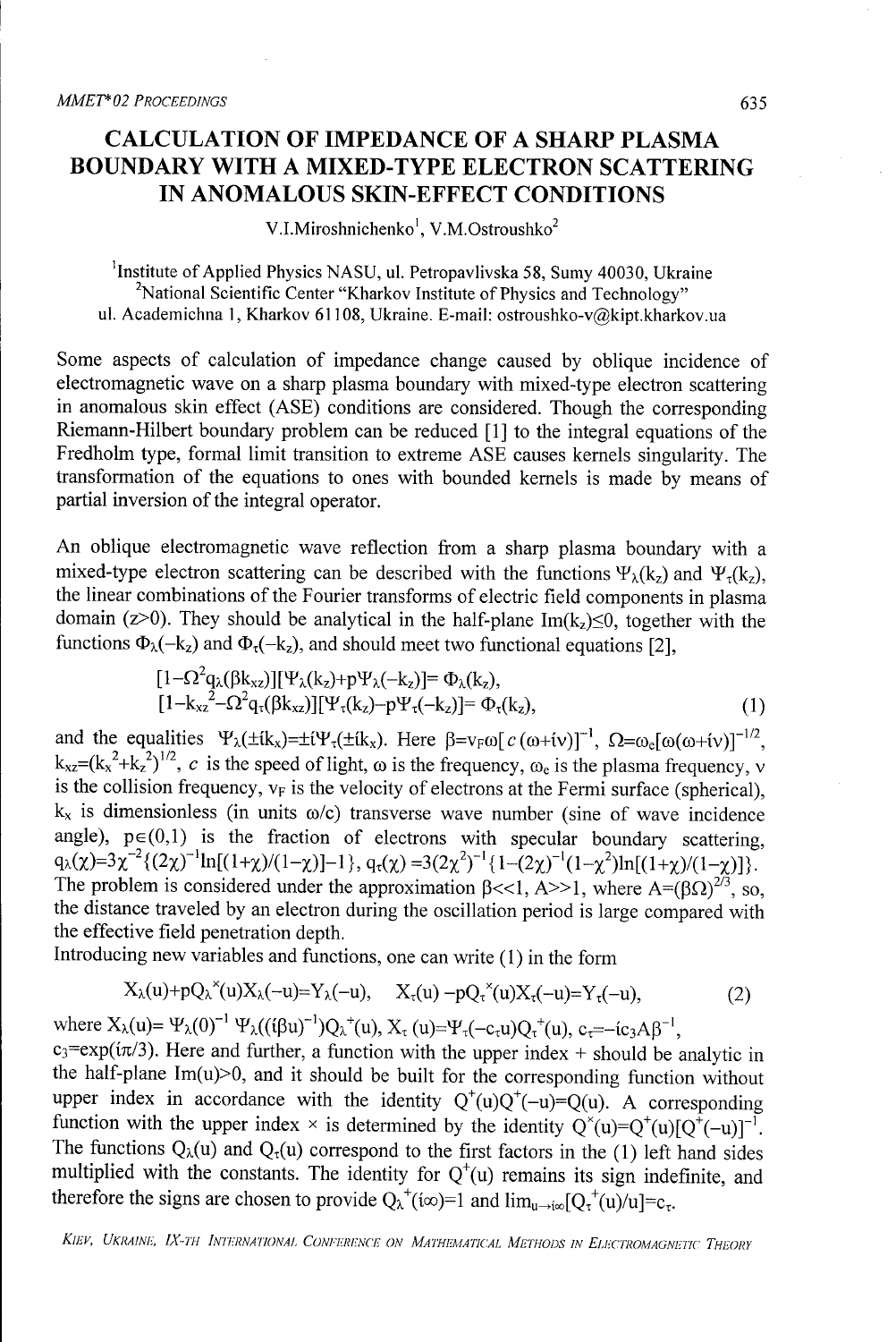By using (here and further) the tilde symbol for the Fourier transforms over all real  $u$ axes, from the first of (2) one can obtain the following equation:

$$
\widetilde{X}_{\lambda}(\zeta) + p \int_{0}^{\infty} d\xi \widetilde{Q}_{\lambda}^{*}(\zeta + \xi) \widetilde{X}_{\lambda}(\xi) + p \widetilde{Q}_{\lambda}^{*}(\zeta) = 0 \qquad (\zeta > 0), \tag{3}
$$

(3) can be solved by iterations [3], and some values, in particular, the quantity  $F_{\lambda}$ =  $\lim_{u\to i\infty} {\rm \{ }iu[Q_\lambda^{+}(u) - X_\lambda(u)] \}$ , can be efficiently calculated. The function  $X_\tau(u)$  can be written as linear combination of the functions  $X(\pm p;u)$  determined by the equations

$$
X(p';u) - p'Q_t^*(u)X(p';-u) = Y(p';-u)
$$
 (4)

(for  $p' = p$  and for  $p' = -p$ ), and with the requirements that the functions  $X(p';u)$  and  $Y(p';u)$  are analytic and bounded in the half-plane Im(u) is and the condition  $X(p';$  $\infty$ =1 is satisfied. From (4), an equation similar to (3) can be obtained and the quantity  $\Psi_{\tau}$ =i lim<sub>u→i∞</sub>[uX(-p;u) - c<sub> $\tau$ </sub><sup>-1</sup> Q<sub> $\tau$ </sub><sup>+</sup>(u)] can be calculated, however to calculate some other quantities one has to transform the equation. Taking  $a > 0$ , for the Fourier transforms of the functions  $x(a, p';u) = X(p';u)(ia+u)^{-1}$ ,  $g(a;u) = Q_x^{\alpha}(u)(ia-u)(ia+u)^{-1}$ , h(  $a, p';u$ ) =  $Y(p'; a)(a+u)^{-1}$ , one can obtain an integral equation:

$$
\widetilde{x}(a, p'; \zeta) = p' \int_{0}^{\infty} d\xi \widetilde{g}(a; \zeta + \xi) \widetilde{x}(a, p'; \xi) + \widetilde{h}(a, p'; \zeta) \quad (\zeta > 0).
$$
\n(5)

The function  $\left|\tilde{g}(a;\zeta)\right|$  for  $1\leq\leq\leq A$  is close to  $(\pi\zeta)^{-1}$ , so, in the limit of A $\rightarrow\infty$ , (5) is not a Fredholm-type equation. For  $p' = p$  and bounded A, one can take  $a = 1$  and write the equation  $\widetilde{x}(1, p; \zeta) = p \int d\xi [\pi(\zeta + \xi)]^{-1} \widetilde{x}(1, p; \xi) + \widetilde{H}(\zeta)$ , where the term  $\widetilde{H}(\zeta)$  involves

the integrals with the unknown function  $\tilde{x}(1, p; \zeta)$  and kernels bounded with some functions  $([(\zeta + \xi)^{-2}ln(\zeta + \xi) + A^{-2}(\zeta + \xi)]$  for  $\{\zeta \in (1, A), \xi \in (1, A)\},$   $A(\zeta + \xi)^{-2}$  for max( $\zeta$ , $\zeta$ )>A, and max( $1$ , $\zeta$ , $\zeta$ )<sup>-1</sup> for other domains. In brackets, here and further the factors independent on  $\zeta$ , $\xi$ , and A are omitted. Considering the function  $\widetilde{H}(\zeta)$  as known, one can build the solution of the last equation applying the second of two methods used in [4]. The kernel of the corresponding regularization operator is bounded with the product  $\min(\zeta, \xi)^{-\kappa_p} \max(\zeta, \xi)^{\kappa_p-1}$  (where  $\kappa_p = \pi^{-1} \arcsin(p)$ ), and the kernel of the obtained equation, for  $\zeta \in (1,A)$ , is bounded with the functions  $\zeta^{k_p-1}$ ,  $\zeta^{k_p-1}\xi^{-1} + A^{k_p-1}\zeta^{-k_p}$ , and  $A^{1+k_p}\zeta^{-k_p}\xi^{-2}$  in intervals  $\xi \in (0,1)$ ,  $\xi \in (1,A)$ , and  $\xi > A$ , respectively. The introduction of the variable  $\overline{\zeta}$  and the function  $\overline{x}(\overline{\zeta})$ , so that the products of derivative  $d\overline{\zeta}/d\zeta$  with some factors (1 for  $\zeta \in (0,1)$ ,  $\zeta^{2-\kappa_p}$  for  $\zeta \in (1, A^{\kappa_p})$ ,  $A(\zeta/A)^{1-\kappa_p}$  for  $\zeta \in (A^{\kappa_p}, A), \zeta^2/A$  for  $\zeta > A$ ) leads to the bounded limits for fixed  $\zeta$ if A $\rightarrow \infty$ . The value  $\overline{x(\zeta)}$ / $\widetilde{x}(1, p; \zeta)$  is equal to 1,  $\zeta^{1-\kappa_p}$ , and  $\zeta A^{-\kappa_p}$  in the intervals  $\zeta \in (0,1)$ ,  $\zeta \in (1,A)$ , and  $\zeta > A$ , respectively. All this yields an equation with the kernel bounded even for  $A\rightarrow\infty$ . In the case  $p'=-p$ , to keep the sign in the estimation of the product  $p'\tilde{g}(a;\zeta)$  for

 $1 \leq \zeta \leq A$ , it is reasonable to take positive  $\delta_1 \sim A^{-1}$  and consider (5) for  $a = \delta_1$ . Denoting